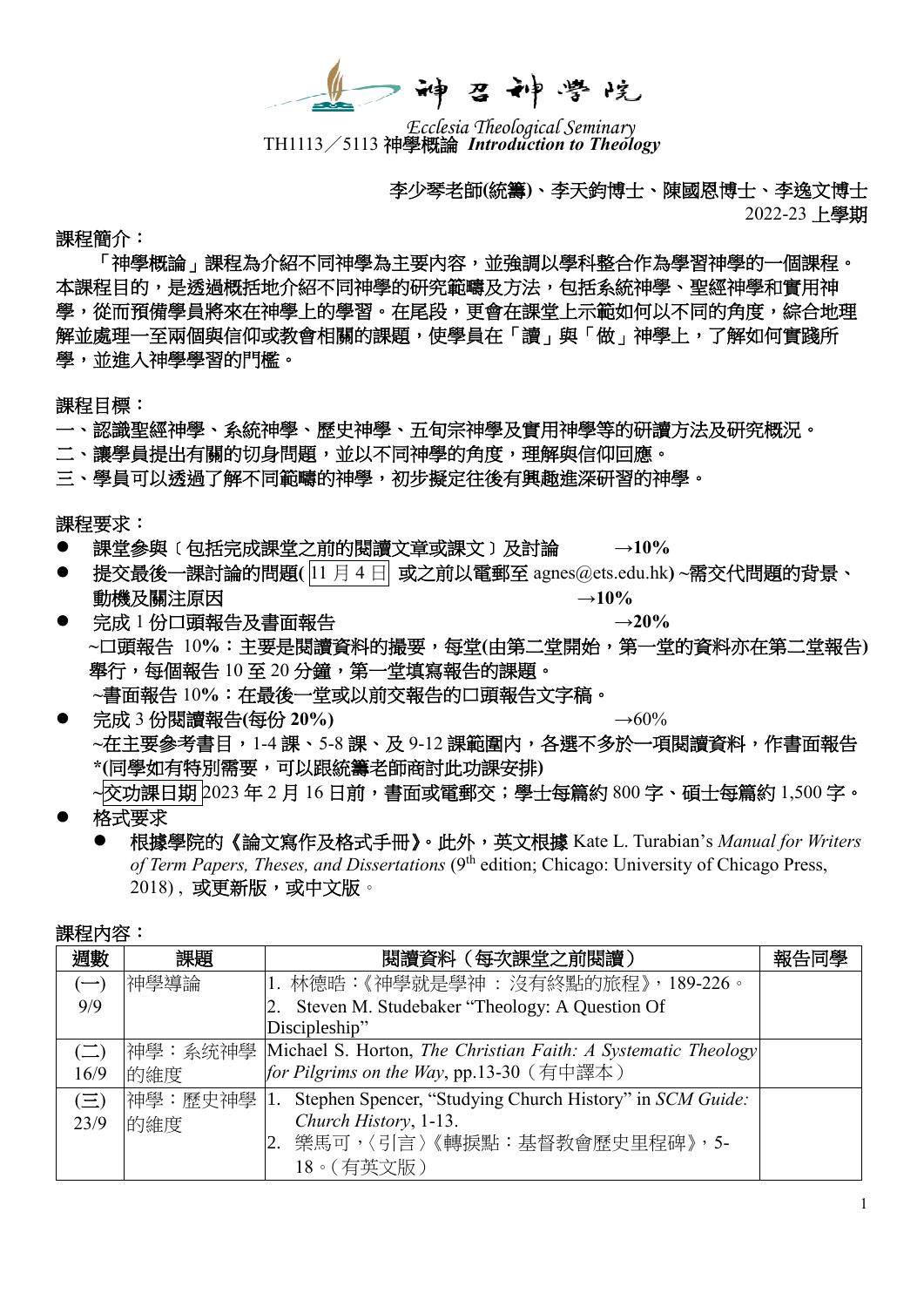| $(\mathbb{Z})$     | 神學:五旬節派     | 1.                                                              | Allan Anderson, Studying Global Pentecostalism, 13-27                                   |  |
|--------------------|-------------|-----------------------------------------------------------------|-----------------------------------------------------------------------------------------|--|
| 30/9               | 研究的維度       | 2.                                                              | Amos Yong "Introduction" Global Renewal Christianity                                    |  |
|                    |             |                                                                 | vol.1., pp. xxv-xxxvii                                                                  |  |
|                    |             |                                                                 | 3. 劉義:《全球靈恩運動與地方基督教:一種生活史的考                                                             |  |
|                    |             |                                                                 | 察》,第一章                                                                                  |  |
|                    |             |                                                                 | 聖經及靈修神學                                                                                 |  |
| $(\overline{\pm})$ | 舊約(I):為何    |                                                                 | 1. 'What Is the Old Testament and Why Study it?' in Bill T.                             |  |
| 7/10               | 讀舊約?        |                                                                 | Arnold and Bryan E. Beyer, <i>Encountering Old Testament</i> , 1-12                     |  |
|                    |             |                                                                 | $(=ch1)$                                                                                |  |
|                    |             |                                                                 | 2. 基斯杜化・萊特,《甘甜勝蜜》,陳毓華譯,8-29。                                                            |  |
| (7)                | 舊約 (II):聖經  |                                                                 | 1. 'Where and When Did the Events of the Old Testament Take                             |  |
| 14/10              | (神學) 研究歷史   | Place??' in Bill T. Arnold and Bryan E. Beyer, Encountering Old |                                                                                         |  |
|                    |             |                                                                 | Testament, 13-34 (=ch2)                                                                 |  |
|                    |             |                                                                 | 2. 基斯杜化・萊特,《甘甜勝蜜》,陳毓華譯,30-72。                                                           |  |
| (E)                | 新約的文學、歷     |                                                                 | 'What is the New Testament?' in Paul Achtemeier J., Joel B.                             |  |
| 21/10              | 史和神學性質      |                                                                 | Green, and Marianne Meye Thompson. Introducing the New                                  |  |
|                    |             |                                                                 | Testament: Its Literature and Theology, 1-13. $(=$ ch. 1) $(\nuparrow \chi \mathbb{H})$ |  |
|                    |             |                                                                 | 亞德邁耶、湯瑪恩、格林,《新約文學與神學:後期著作及                                                              |  |
|                    |             |                                                                 | 背景》。香港:天道,2006,第七章〈甚麼是新約?〉                                                              |  |
| (1)                | 新約聖經的內容     |                                                                 | Johnson, Luke T. The New Testament: a very short introduction.                          |  |
| 4/11               | 和詮釋         |                                                                 | New York: Oxford University Press, 2010. P.1-7 = Chap 1                                 |  |
|                    |             |                                                                 | Approaching the New Testament; $P. 8-15 = Chap 2$ The New                               |  |
|                    |             |                                                                 | Testament and history; P. $16-20$ = Chap 3 The resurrection                             |  |
|                    |             |                                                                 | experience; $P.21-27 =$ Chap 4 The process of interpretation; P.                        |  |
|                    |             |                                                                 | $28-35 =$ Chap 5 Literary forms.                                                        |  |
|                    |             |                                                                 | 實踐神學                                                                                    |  |
| $(\mathcal{F}_L)$  | 實用神學:教義  1. |                                                                 | 雷・安德遜:《救火線上的事奉-權能教會之實踐神學》,                                                              |  |
| 11/11              | 至牧養         |                                                                 | 蕭欣忠譯(台灣:台福傳播中心, 1996), 191-210 (= 第十                                                    |  |
|                    |             |                                                                 | 對行真理生活的關切)[英文譯本=Ray S. Anderson.<br>章                                                   |  |
|                    |             |                                                                 | Ministry of the Fireline: A Practical Theology for an                                   |  |
|                    |             |                                                                 | Empowered Church. Downers Grove: Inter-Varsity Press,                                   |  |
|                    |             |                                                                 | 1993.]                                                                                  |  |
|                    |             |                                                                 | 江丕盛:〈神學就是對談-兼論神學的身分與使命〉,載鄧詔                                                             |  |
|                    |             |                                                                 | 光編:《在信仰之思的途中:一群年青神學人的神學告白》                                                              |  |
|                    |             |                                                                 |                                                                                         |  |
|                    |             |                                                                 | (香港:基道出版社,2000),215-238。                                                                |  |
| $(+)$              |             |                                                                 | 實踐神學:釋經  1.格蘭・奧斯邦:《基督教釋經學手冊》,劉良淑譯(台北:                                                   |  |
| 18/11              | 倒宣講         |                                                                 | 校園書房,2001),423-450。(= 15 章講道學(一):處境                                                     |  |
|                    |             |                                                                 | 化。                                                                                      |  |
|                    |             |                                                                 | 2. 羅利・葛林:《做神學:一同走進處處境神學》,陳群英.                                                           |  |
|                    |             |                                                                 | 譯(香港:基督教文藝出版社,2012)。(= 第四章「探                                                            |  |
|                    |             |                                                                 | 索」)。                                                                                    |  |
| $(+-)$             | 實踐神學:歷史     | 1.                                                              | John R.W. Stott. The Living Church: Convictions of a Lifelong                           |  |
| 25/11              | 到宣教         |                                                                 | Pastor. Nottingham, Inter-Varsity Press, 2007, p.49-69. (=                              |  |
|                    |             |                                                                 | Ch.3 Evangelism: Mission through the local church)                                      |  |
|                    |             | 2.                                                              | 莫陳詠恩:《教會在世-踐行上帝的使帝》(香港:福音證主                                                             |  |
|                    |             |                                                                 | 協會,2015)第6章,頁 127-150。                                                                  |  |
| $(\pm \pm)$        | 實踐神學:輔導  1. |                                                                 | 梁家麟:《傳統、傳承、傳揚-不順應潮流的神學教育》                                                               |  |
| 9/12               | 到牧關、教育到     |                                                                 | (香港:建道神學院,2014),50-71。(=第2章 傳開                                                          |  |
|                    | 靈性          |                                                                 | 去!傳下去)。                                                                                 |  |
|                    |             |                                                                 |                                                                                         |  |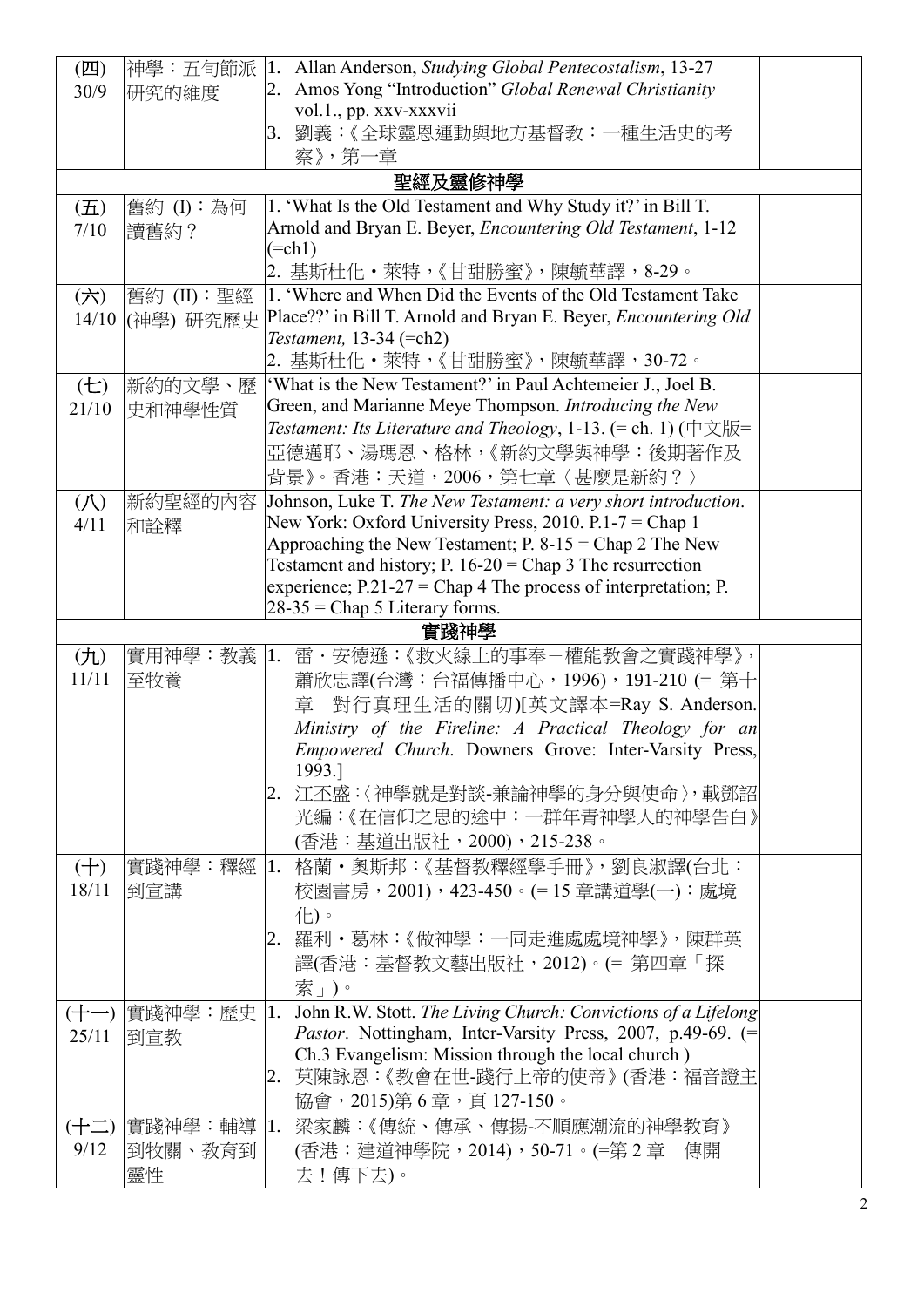|                                                | 福<br>第一部份(18-54),潘怡蓉:《相遇都會靈程路》(香港:<br>音證主協會, 2016)。 |  |  |  |  |
|------------------------------------------------|-----------------------------------------------------|--|--|--|--|
| 神學學科的整合                                        |                                                     |  |  |  |  |
| 神學學科的整合<br>(十三)<br> (從同學中選一<br>16/12<br>課題作範例) |                                                     |  |  |  |  |

# 參考書目:

# **(A)** 神學導論、方法、學習、反省等

- 1. 陶兆輝、劉遠章。《合整思維學-從想不通到想通的思維科學》。香港:匯智出版,2012。
- 2. 鄧紹光。《神學與神學方法 15 講》。香港:基道,2019)。
- 3. 李鴻 信 等。《神學方法論》。陳俊偉編。香港:天道,2013。
- 4. 蕭保羅。《神學的視野:建構福音派神學方法論》。台北:校園,2007。
- 5. 李麗娟。《神學的發生--方法論、神論、人論》。台北:校園,2014。
- 6. 艾伯林。《神學研究:一種百科全書式的定位》。北京:人民大學,2003。
- 7. 黃保羅。《漢語學術神學:作為學科體系的基督教研究》。北京:宗教文化出版社,2008。
- 8. 繆勒。《理解之路:當代神學方法淺介》。王志成譯。香港:卓越,1996。
- 9. 邸立基。《神學第一步》。陳佐人譯。香港:卓越,2002。
- 10. 莫爾特曼。《神學思想的經驗:基督教神學的進路與形式》。曾念粵譯。香港:漢語,2004。
- 11. 霍華德·斯通,詹姆斯·杜克。《基督徒的神學思考》。陳永財譯。香港: 基道, 2007。
- 12. 邵葉爾。《神學求生指南》。楊長慧譯。台北:校園,2009。
- 13. 沈宣仁審訂,郭鴻標,堵建偉編。《新世紀的神學議程(上、下冊)》。香港:香港基督徒學會, 2002-2003。
- 14. Ford, David. *Shaping Theology: engagements in a religious and secular world*. Oxford: Blackwell, 2007.
- 15. Graham, Elaine., Heather Walton and Frances Ward. *Theological Reflection: Methods.* London: SCM, 2005.
- 16. Kapic, Kelly M. *A Little Book for New Theologians*:*Why and How to Study Theology.* Downers Grove: IVP Academic, 2012.
- 17. MacGregor, Kirk R. *Contemporary Theology: An Introduction*. Grand Rapids: Zondervan Academic, 2019.
- 18. Tennent, Timothy C. *Theology in the context of World Christianity*. Grand Rapids: Zondervan, 2007.

## **(B)** 歷史神學、五旬節神學

- 1. 樂馬可。《轉捩點 》。Petaluma:美國中信,2003。(英文 2012 Third Edition)
- 2. 麥格夫。《歷史神學》。趙崇明譯。香港:天道,2002。
- 3. 奧爾森。《基督教神學思想史》。北京:北京大學,2003。
- 4. 劉義。《全球靈恩運動與地方基督教:一種生活史的考察》。新北:文藝,2018。
- 5. Anderson, Allan., Michael Bergunder, Andre Droogers, and Cornelis van der Laan. *Studying Global Pentecostalism: Theories and Methods*. Berkeley: University of California Press, 2010.
- 6. Burgess, Stanley M. *The New International Dictionary of Pentecostal and Charismatic Movements*. Grand Rapids: Zondervan, 2002.
- 7. Different editors. *A People's History of Christianity*, 5vols. Fortress Press, 2005-2008.
- 8. Farley, Edward. "Theologia-The History of a Concept." in *Readings in Christian Theology*, Peter C. Hodgson and Robert H. King eds., Philadelphia: Fortress, 1985.
- 9. Gunton, Colin E., Stephen R. Holmes and Murray A Rae. *The Practice of Theology: A Reader*. London: SCM, 2001.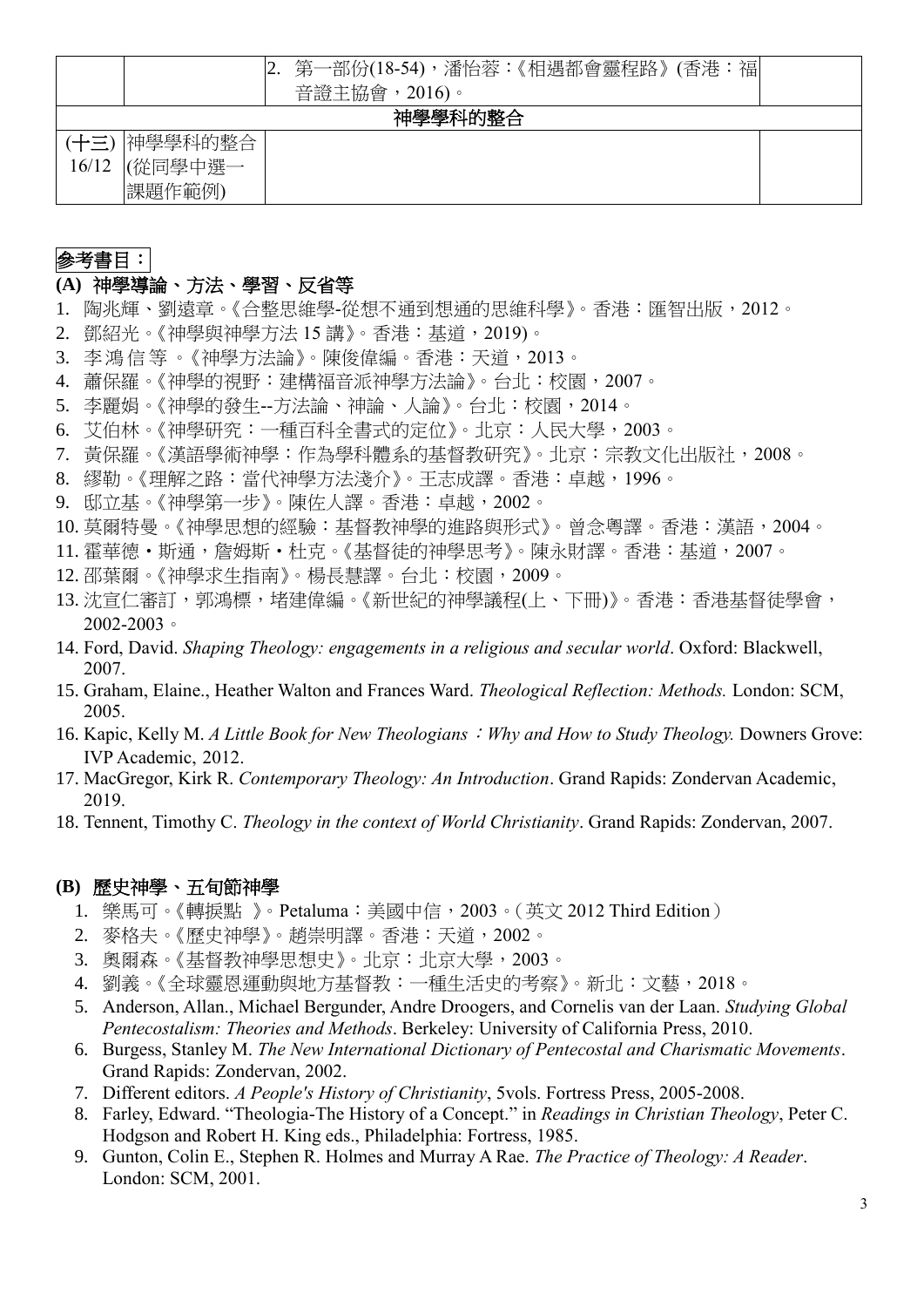- 10. Spence, Stephen. *SCM Study guide: Church History*. London: SCM, 2013.
- 11. Warrington, Keith. *Pentecostal Theology: A theology of Encounter*. London: T & T Clark, 2008.
- 12. Yong, Amos. *Rewriting Christian Theology: Systematics for Global Christianity*. Waco: Baylor University Press, 2014.
- 13. Yong, Amos., eds. *Global Renewal Christianity*, vol.1 Florida: Charisma House, 2016.

### **(C)** 系统及教義神學

- 1. 麥葛福。《今日基督教教義》。陳伯安譯。香港:基道,1993。
- 2. 麥葛福。《基督教神學手冊》。王瑞琦、劉良淑譯。台北:校園,1998。(McGrath, Alister E. *Christian Theology: An Introduction.* Oxford: Blackwell, 1994/97.)
- 3. 麥格拉思。《基督教概論》。馬樹林,孫毅譯。北京:北京大學出版社,2003。
- 4. Millard J. Erickson。《基督教神學》第一冊。台北:中華福音神學院出版社,2000。
- 5. 林德晧。《神學就是學神: 沒有終點的旅程》。台北:道聲, 2011。
- 6. 林鴻信。《系統神學》上、下冊。台北:校園,2017。
- 7. 謝木水。《21 世紀神學事件簿》。台北:校園,2015。
- 8. 哈特。《信故我思》。歐力仁,鄧紹光譯。香港:基道,2015。
- 9. 福特。《神學》。李四龍譯。香港:牛津大學出版社,2000。
- 10. 楊牧谷。《復和神學與教會更新》。香港:明風,2003。
- 11. 奧特,奧托編。《信仰的回答: 系統神學五十題》。李秋零譯。香港: 道風, 2005。
- 12. 奥爾森。《統一與多元的基督教信仰》。李金好譯。香港:基道,2006。
- 13. 根頓編。《劍橋基督教教義手冊》。石彩燕譯。香港:天道,2006。
- 14. 葛倫斯。《團契神學:連結基督的信仰與生活》。廖和美,鄧元尉譯。台北:華神,2007。
- 15. Barth, Karl. *Dogmatics in Outline* . London: SCM Press, 1985.
- 16. Berkhof, Hendrikus. *Christian Faith: An Introduction to the Study of the Faith*. Grand Rapids: Wm. B. Eerdmans, 1986.
- 17. Berkhof, Louis. *Systematic Theology*. Grand Rapids: Wm. B. Eerdmans, 1982.
- 18. Gunton, Colin E. *The Christian Faith: An Introduction to Christian Doctrine*. Oxford: Blackwell, 2002.
- 19. Horton, Stanley M. *Systematic Theology.* Springfield: Logion, 1998.
- 20. Horton, Michael S. *The Christian Faith: A Systematic Theology for Pilgrims on the Way*. Grand Rapids: Zondervan, 2011. (中文版=邁克·何頓。《基督徒的信仰:天路客的系統神學》)
- 21. Jones, Serene and Paul Lakeland, eds. *Constructive Theology: A Contemporary Approach to Classical Themes.* Minneapolis: Fortress, 2005.
- 22. McIntosh, Mark A. *Divine Teaching: An Introduction to Christian Theology*. MA; Oxford: Blackwell, 2008.
- 23. Migliore, Daniel L. *Faith seeking Understanding: An Introduction to Christian Theology*. Grand Rapids: W.B. Eerdmans, 2004. (New Edition -2014 3rd edition)
- 24. Placher, William C., ed. *Essentials of Christian Theology*. Louisville: Westminster John Knox, 2003.
- 25. Schleiermacher, Friedrich. *Brief Outline of the Study of Theology*. Eugene: Wipf and Stock, 2007.
- 26. Thorsen, Don. *An Exploration of Christian Theology*. Grand Rapids: Baker Academic, 2008.
- 27. Tillich, Paul. *Systematic Theology I* . Chicago: The University of Chicago Press, 1951.

#### **(D)** 聖經研究、詮釋學、聖經神學

- 1. 戈登·費依和道格樂思·史督華。《讀經的藝術:瞭解聖經指南》。台灣:中華福音神學院出版社, 2000。(英文版:Fee, Gordon D. & Douglas Stuart. *How to Read the Bible for All Its Worth: A Guide to Understanding the Bible*. 2<sup>nd</sup> edn. Grand Rapids: Zondervan, 1993.)
- 2. 周永健主編。《聖經研究導引》。香港:中國神學研究院,2003。
- 3. 賈思柏。《基督教詮釋學淺析》。香港:基道出版社,2008。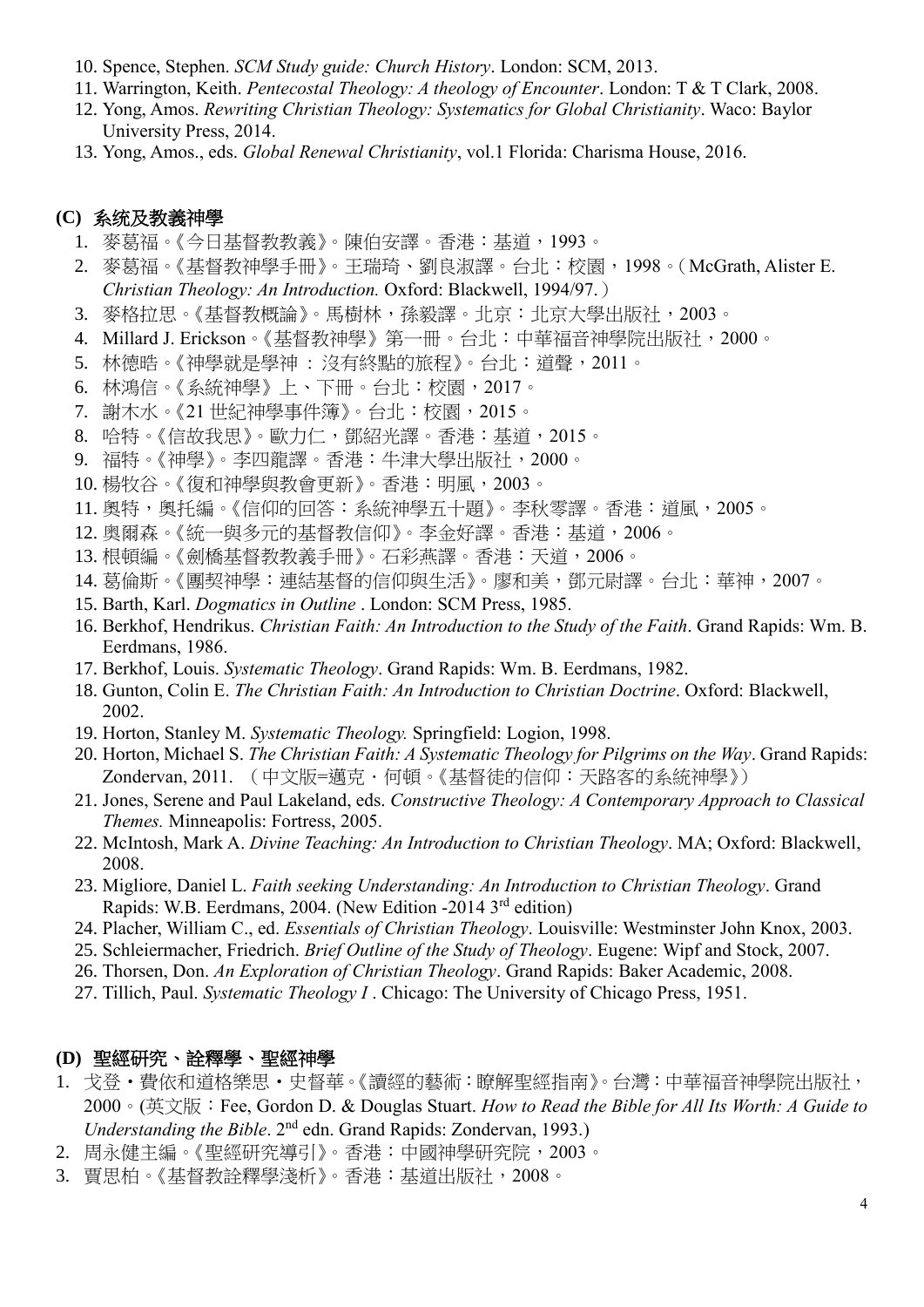- 4. 孫寶玲。《聖經詮釋的意義和實踐》。香港:建道基金會有限公司,2008。
- 5. Bray, Gerald. *Biblical interpretation: Past & Present*. Downers Grove: InterVarsity Press, 1996.
- 6. Dunn, D.G. James. *The Living Word*. Grand Rapids, Mich.: Eerdmans, 1987.
- 7. Gillingham, Susan E. *One Bible, Many Voices: Different Approaches to Biblical Studies*. Grand Rapids: Eerdmans, 1999.
- 8. Jeanrond, Werner. *Theological Hermeneutics: Development and Significance*. London: SCM, 1991.
- 9. Martin, Dale B. *Pedagogy of the Bible: An Analysis and Proposal*. Louisville/London: Westminster John Knox, 2008.
- 10. Morgan, Robert & John Barton. *Biblical Interpretation*. Oxford: OUP, 1988.
- 11. Stronstad, Roger. *A Pentecostal Biblical Theology: Turning Points in the Story of Redemption*. Cleveland, TN: CPT Press, 2016.
- 12. Thiselton, Anthony C. *Hermeneutics: An Introduction*. Grand Rapids: Eerdmans, 2009.

## **(E)** 舊約導論、舊約神學及釋經

- 1. 李思敬。《恩怨情仇論舊約》。香港:卓越書樓,1997。
- 2. 多爾西。《約中之鑰:舊約文學結構》。周俞雲翔譯。香港:漢語聖經協會,2009。(= David Dorsey. *The Literary Structure of the Old Testament*.)
- 3. 布魯格曼。《布氏舊約導論:正典與基督教的想像》。許子韻譯。香港:天道書樓,2012。(= *Walter Brueggemann. An introduction to the Old Testament : the canon and Christian imagination*.)
- 4. 約翰.柯林斯。《希伯來聖經導論》。伍美詩譯。香港:道聲,2013。(= Collins, John J. *A Short Introduction to the Hebrew Bible*. )
- 5. 基斯杜化·萊特。《甘甜勝蜜》,陳毓華譯。香港:福音證主協會,2016。
- 6. 黃天相。《希伯來聖經導論》。香港:明道社,2010。
- 7. 黃儀章。《舊約神學 : 從創造到新創造》。香港:天道,2003。
- 8. 朗文、狄拉德。《21 世紀舊約導論(增訂版)》。劉良淑、黃業強、鄔錫芬合譯。台北:校園,2012。 (= Tremper Longman III, Raymond B. Dillard. *Introduction to the Old Testament [Second Edition]*)
- 9. 游斌。《希伯來聖經的文本、歷史與思想世界》。北京市:宗教文化出版社,2007。
- 10. 賴桑,赫伯特,畢斯。《新編舊約綜覽:研究舊約聖經的中心思想,體裁和背景》。何傑,蔡式平, 羅慶才譯。香港:種籽出版社,2006。(= LaSor, Hubbard, Bush**,**《新編舊約綜覽》)
- 11. 華爾基。《華爾基舊約神學 (上、下兩冊)》。于卉等譯。香港:天道,2013。(= Bruce K. Waltke. *Old Testament Theology: an Exegetical, Canonical, and Thematic Approach*. )
- 12. Arnold, Bill T. and Bryan E. Beyer. *Encountering the Old Testament: A Christian Survey, 3rd edi*. Grand Rapids: Baker, 2015. (舊版=舊約透析。香港:漢語聖經協會 )
- 13. Arnold, Bill T. and Bryan E. Beyer. Eds. *Readings from the Ancient Near East: Primary Sources for Old Testament Study*. Grand Rapids: Baker, 2002.
- 14. Baker, David W. and Bill T. Arnold. Eds. *The Face of Old Testament Studies: A Survey of Contemporary Approaches*. Grand Rapids: Apollos/Baker, 1999.
- 15. Bandstra, Barry L. *Reading the Old Testament: Introduction to the Hebrew Bible*. 4th edition. Boston: Cengage Learning, 2008. ( =今日如何讀舊約:希伯來聖經導論 )
- 16. Bartholomew, Craig G. & David J.H. Beldman. Eds. *Hearing the Old Testament: Listening for God's Address*. Grand Rapids: W.B. Eerdmans Pub. Co. 2012.
- 17. Chapman, Stephen B. *The Law and the Prophets. A Study in Old Testament Canon Formation*. Tübingen, Mohr Siebeck, 2000. (2019)
- 18. Dillard, Raymond B. and Tremper Longman III. *An Introduction to the Old Testament*. Leicester: Apollos, 1995.
- 19. Hubbard, Robert L. and J. Andrew Dearman. *Introducing the Old Testament*. Grand Rapids: Eerdmans, 2018.
- 20. Hess, Richard S. *The Old Testament : A Historical, Theological, and Critical Introduction*. Grand Rapids: Baker Academic, 2016.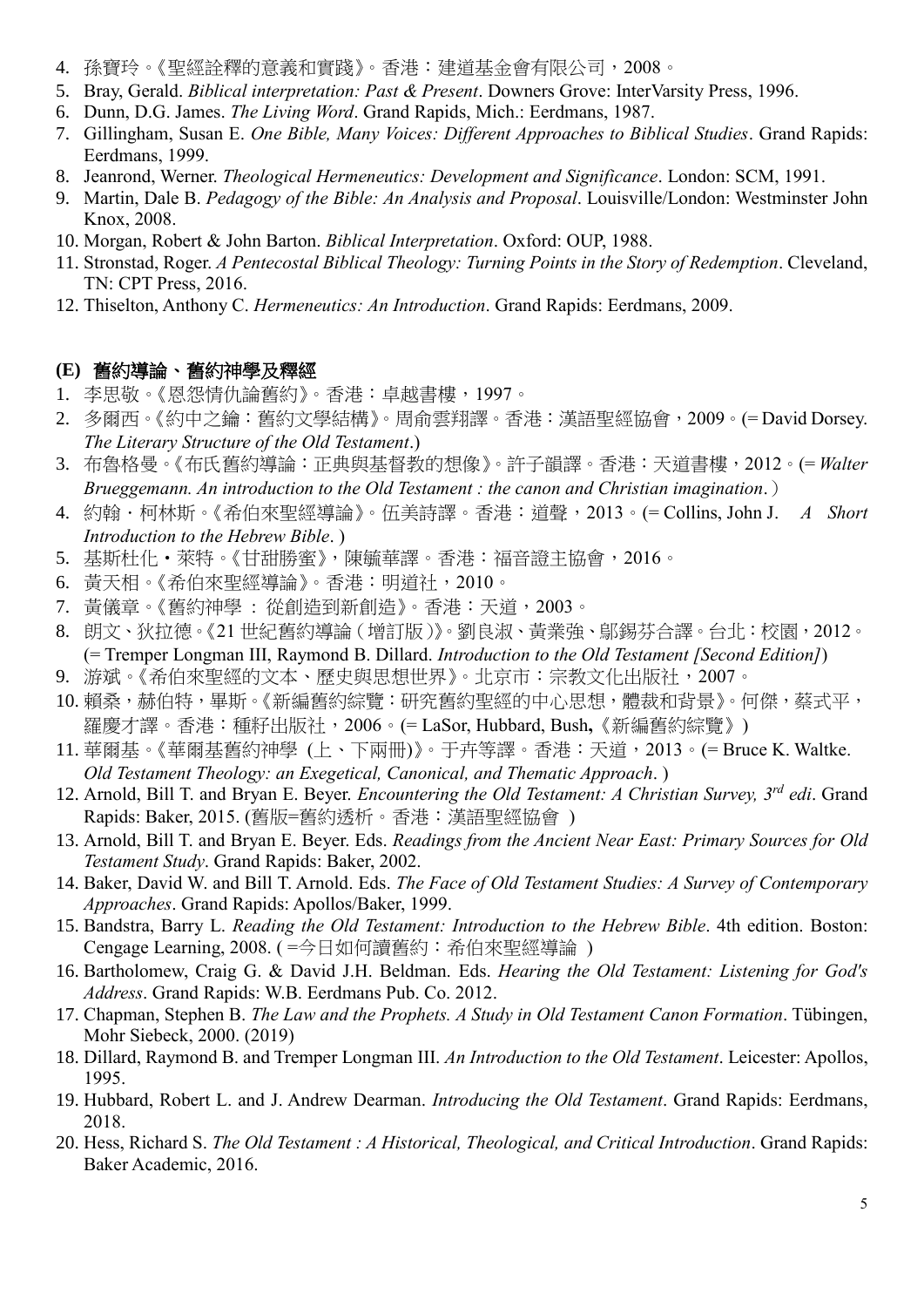- 21. Kessler, John. *Old Testament Theology: Divine Call and Human Response*. Waco, TX: Baylor University Press, 2013.
- 22. Rogerson, John; John Barton; David J. A. Clines; and Paul Joyce. *Beginning Old Testament Study*. Second edition. St. Louis: Chalice Press, 1998.
- 23. Tomes, Roger. *Interpreting the Text: Essays on the Old Testament, its Reception and its Study*. Edited by Walter J. Houston and Adrian H.W. Curtis. *Hebrew Bible Monographs*. Sheffield: Sheffield Phoenix Press, 2015.

### **(F)** 新約導論、新約神學及釋經

- 1. 陳濟民。《新約神學精要》。香港:中國神學研究院,1996。
- 2. 孫寶玲。《新約聖經研究導論》。新北巿:校園,2018。
- 3. 周天和。《新約研究指南 (增訂本)》。香港:崇基學院神學組教牧事工部,1990。
- 4. 周兆真。《凡有耳的就應當聽:啟示錄與釋經》。香港:道聲出版社,2002。
- 5. 。《讀出天機:讀文本、敘羅馬、傳信息》。香港:信義宗神學院,2016。
- 6. 黃錫木編著。《福音書總論與馬可福音導論》。香港: 基道書樓, 2000。
- 7. 吳慧儀。《談情說理話新約》。香港:更新資源,2013。
- 8. Achtemeier, Paul J., Joel B. Green, and Marianne Meye Thompson. *Introducing the New Testament: Its Literature and Theology*. Grand Rapids, Mich.: Eerdmans, 2001. (中文版分三冊= (1) 亞德邁耶、湯 瑪恩、格林。《新約文學與神學:四福音及耶穌》。伍美詩譯。香港:天道,2004;(2)《新約文 學與神學:保羅及其書信》。陳子安譯。香港:天道,2005;(3)《新約文學與神學:後期著作 及背景》。陳子安譯。香港:天道,2005。)
- 9. Beale, G. K. *A New Testament Biblical Theology: The Unfolding of the Old Testament in the New.* Grand Rapids: Baker Academic, 2011.(中文版=畢爾。《新約的聖經神學:舊約聖經在新約中的揭示》。陳 志文譯。South Pasadena, CA:麥種,2018。)
- 10. Bock, Darrell L., Buist M. Fanning, eds. *Interpreting the New Testament Text: Introduction to the Art and Science of Exegesis*. Wheaton, Ill.: Crossway Books, 23-32.
- 11. Boxall, Ian. *New Testament Interpretation*. SCM Studyguide. London: SCM, 2007.
- 12. Brown, Raymond. *An Introduction to the New Testament*. New York: Doubleday, 1997.
- 13. Carson, D. A., Moo, Douglas J. *An Introduction to the New Testament*. Grand Rapids, Mich.: Zondervan, 2005.(中文版=卡森、穆爾。《21 世紀新約導論》。尹妙珍、紀榮神譯。香港:天道, 2007。)
- 14. DeSilva, David A. *An Introduction to the New Testament – Contexts, Methods & Ministry Formation.* Downers Grove, Ill.: InterVarsity Press 2004. (中文版 = 德席爾瓦:《21 世紀基督教新約導論》。 [紀榮智、李望遠譯](http://www.logos.com.hk/bf/acms/content.asp?site=logosbf&op=search&type=product&match=exact&field=translator&text=%E7%B4%80%E6%A6%AE%E6%99%BA%E3%80%81%E6%9D%8E%E6%9C%9B%E9%81%A0)。新北市:校園, 2013。)
- 15. Dunn, J. D. G. *New Testament Theology: An Introduction*. Nashville, TN: Abingdon Press, 2009. (中 文版=鄧雅各。《新約神學導論》。邵樟平、邵尹妙珍譯。香港:天道,2012。)
- 16. Dunn, J. D.G. *Unity and Diversity in the New Testament: An Inquiry into the Character of Earliest Christianity.* 2nd Ed. London: SCM, 1990.
- 17. Egger, Wilhelm. *How to Read the New Testament: An Introduction to Linguistic and Historical-Critical Methodology*. Edited & with an Introduction by H. Boers. Peabody, Mass.: Hendrickson, 1996.
- 18. Erickson, Richard J. *A Beginner's Guide to New Testament Exegesis: Taking the Fear out of Critical Method*. Downers Grove: IVP, 2005.
- 19. Ehrman, Bart D. *The New Testament: A Historical Introduction to the Early Christian Writings.* 4th ed. New York/Oxford: OUP, 2004.
- 20. Fee, Gordon D. *New Testament Exegesis: A Handbook for Students and Pastors*. Rev. ed. Louisville: John Knox, 1993.
- 21. Gooder, Paula. *Searching for Meaning: An Introduction to Interpreting the New Testament*. Louisville, Kentucky: Westminster John Knox, 2009.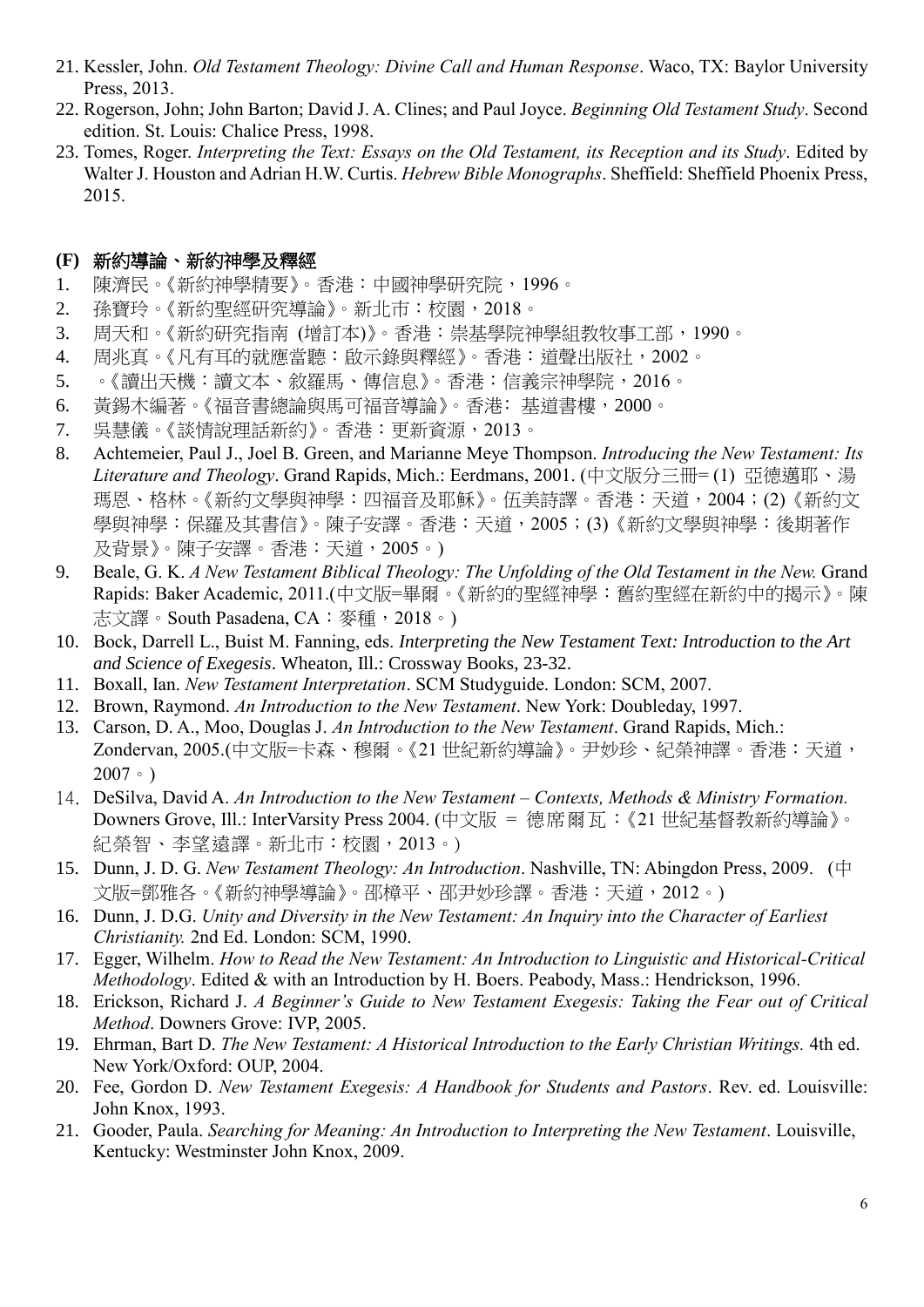- 22. Hasel, G. *New Testament Theology: Basic Issues in the Current Debate*. Grand Rapids, MI: Eerdmans, 1978.
- 23. Ladd, G. E. *A Theology of the New Testament.* 2nd Ed. Grand Rapids, MI: Eerdmans, 1994.(中文版= 《賴氏新約神學》。馬可人、楊淑蓮譯。台北:華神,1998。)
- 24. Powell, Mark Allan. *Introducing the New Testament: A Historical, Literary, and Theological Survey*. Grand Rapids, Mich.: Baker Academic, 2009.
- 25. Schreiner, T. R. *New Testament Theology: Magnifying God in Christ*. Grand Rapids, MI: Baker, 2008. (中文版=史瑞納。《史瑞納新約神學:在基督裡專神為大》。李洪昌譯。South Pasadena:麥種, 2014。)
- 26. Schreiner, T. R. *Magnifying God in Christ: A Summary of New Testament Theology.* Grand Rapids, MI: Baker Academic, 2010.
- 27. Sun, Wendel. "Unity and/or/in Diversity? A Survey of Recent New Testament Theologies." *Journal of Asian Evangelical Theology* 19:2, 5-21, 2015.
- 28. Theissen, Gerd. *Fortress Introduction to the New Testament*. Minneapolis: Fortress, 2003. (中文版 = 戴歌德。《新約導論》。孫秀貞、曾景恆譯。香港:道聲,2012。)
- 29. Wright, N. T. *The New Testament and the People of God*. London, SPCK, 1992.(中文版=湯姆·賴特。 《新約與神的子民》。左心泰譯。台北:校園,2013。

### **(G)** 靈修神學

- 1. 彭順强。《二千年靈修神學歷史》。香港:天道,2005。
- 2. 候特。《基督教靈修神學簡史》。楊長慧譯。香港:卓越,1997。(= Holt, Bradley。《基督宗教靈 修神學簡史》。楊長慧譯。香港:道風山基督教叢林,2007。) (= Holt, Bradley. *Thirsty for God: A Brief History of Christian Spirituality*.)
- 3. 歐邁安。《靈修神學 (上、下冊)》。蔡秉正譯。台北:光啓,1995。(= Aumann, Jordan. *Spiritual Theology*.)
- 4. 廖炳堂。《靈修神學:理論與實踐。》香港:建道神學院,2010。
- 5. Allen, Diogenes。《當靈修遇見神學》。王建國譯。Brunswick, N.J.:更新傳道會,2010。(= *Spiritual Theology: The Theology of Yesterday for Spiritual Help Today*.)
- 6. Williams, Rowan。《知識的傷痕 : 從新約到路德與十架約翰的靈修學史》。鄧元尉譯。新北 市:校園書房,2015。
- 7. Chan, Simon. *Spiritual Theology: A Systematic Study of the Christian Life*. Downers Grove: IVP Academic, 2009.

#### **(H)** 實用神學:一般及牧養

- 1. 保羅 ·巴拉德 · 約翰 ·普禮查特。《實踐神學導引:服事中的神學思考》。梁偉業 ·趙半農合譯。 香港:基道,2015。(英文版=Paul Ballard, John Pritchard. *Practical Theology in Action: Christian Thinking in the Service of Church and Society*.)
- 2. 保羅區普。《危機四伏的呼召-教牧事奉獨特而艱鉅的挑戰》。保蘇心美譯。香港:基督使者協 會,2013。
- 3. 李耀全編著。《在華人教會處境中的「教牧職事」》。香港:香港中文大學崇基學院神學院, 2008。
- 4. 曾立華。《教牧學導論》。香港:建道神學院,2011。
- 5. 曾立華。《教會職事的重尋與更新:從神學、歷史及實踐角度探討教會職事》。增訂版。香港:建 道神學院/卓越書樓,2006。
- 6. 喜爾得納。《牧範學導言》。馬鴻述譯。香港:基督教文藝出版社,1967。
- 7. 賈玉銘。《教牧學》卷三。南京:靈光,1926。
- 8. 鄧詔光編。《在信仰之思的途中:一群年青神學人的神學告白》。香港:基道出版社,2000。
- 9. 雷·安德遜。《救火線上的事奉-權能教會之實踐神學》。蕭欣忠譯。台灣:台福傳播中心,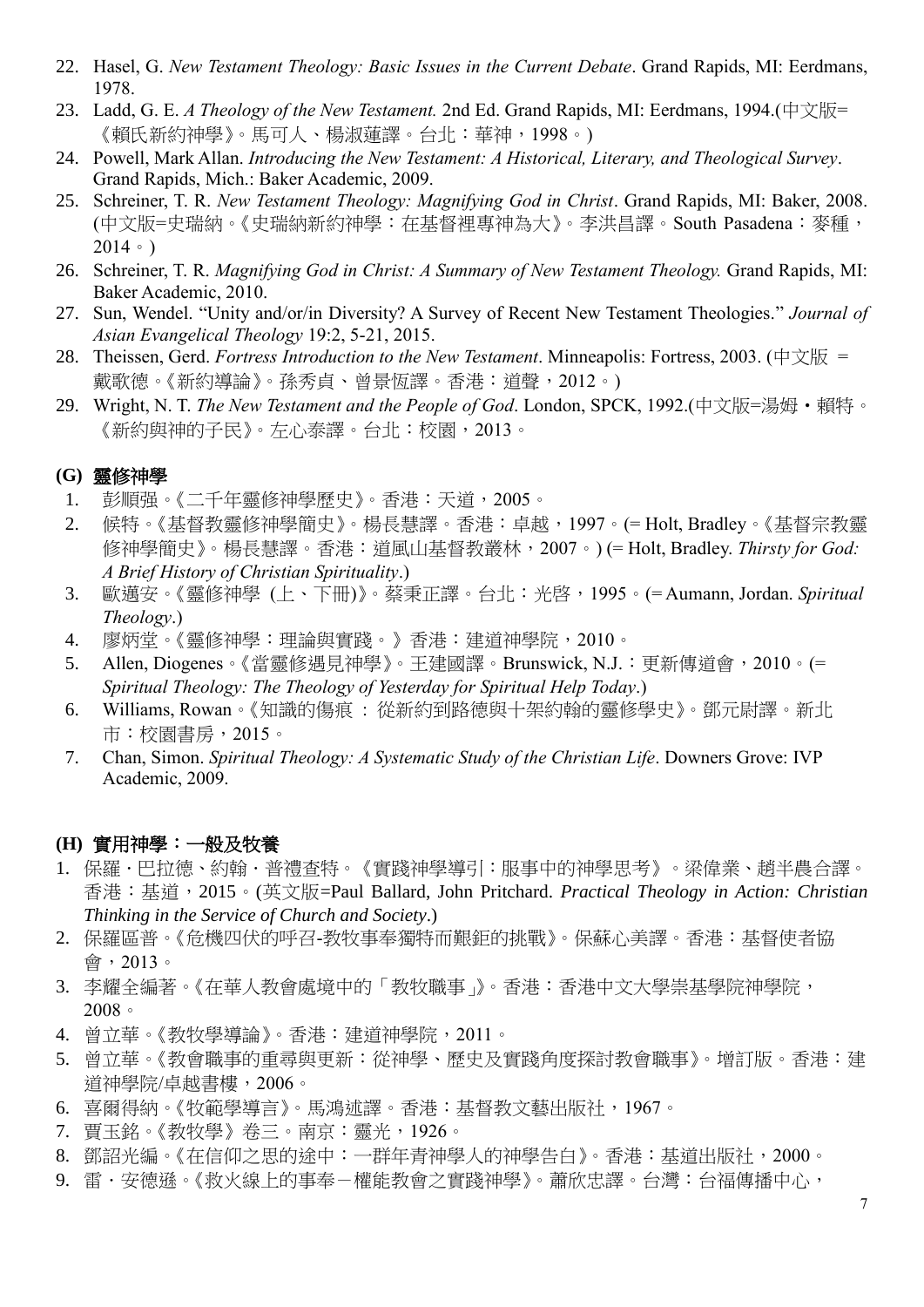1996。

(英文版=Ray S. Anderson. *Ministry of the Fireline: A Practical Theology for an Empowered Church*. Downers Grove: Inter-Varsity Press, 1993.)

- 10. Anderson, Ray S. *The Soul of Ministry: Forming Leader's for God's people*. Louisville, Ky.: Westminister John Knox Press, 1997.
- 11. Anderson, Ray S. *The Shape of Practical Theology*. Downers Grove: Inter-Varsity Press, 2003.
- 12. Anderson, Ray S., ed. *Theological Foundations for Ministry*. Edinburgh: T&T Clark; Grand Rapids: Eerdmans, 1979.
- 13. Baxter, Richard. *The Reformed Pastor*. Portland, OR: Multnomah Press, 1982.
- 14. Cartledge, Mark J. *Practical Theology: Charismatic and Empirical Perspective*. Cumbria: Paternoster Press, 2003.
- 15. Lartey, Emmanuel etc. *The Blackwell Reader in Pastoral and Practical Theology*. James Woodward and Stephen Pattison ed. Malden, MA: Blackwell Publishing, 2000.
- 16. Scazzero, Peter & Bird, Warren. *The Emotionally Healthy Church: Strategy for Discipleship That Actually Changes Lives*. Grand Rapids, Mich: Zondervan, 2010.

### **(I)** 實用神學:宣講、輔導、宣教、教育及其他

- 1. 麥奎利。《基督教神學原理》。何光滬譯。香港:漢語,1998。
- 2. 莫陳詠恩。《教會在世-踐行上帝的使帝》。香港:福音證主協會,2015。
- 3. 曾立華。《講道職事的重尋》。香港:宣道出版社,1993。
- 4. 楊錫鏘。《召命-以生命回應神的召喚》。香港:福音證主協會,2017。
- 5. 保羅區普。《危機四伏的呼召:教牧事奉獨特而艱鉅的挑戰》。吳蘇心美譯。Paradise, PA:基督使 者協會,2013。
- 6. 克萊布。《裏外更新》。蕭道生譯。香港:天道書樓有限公司,1999。
- 7. 貝內爾。《心靈關顧》。尹妙珍譯。香港:基道出版社,2002。
- 8. 黃碩然編。《提昇生命素質的培育》。香港:華基督教宗教教育促進會,2001。
- 9. 梁家麟。《傳統、傳承、傳揚-不順應潮流的神學教育》。香港:建道神學院,2014。
- 10. 梁家麟。《福音,我們錯失了甚麼?》。香港:建道神學院,2017。
- 11. 潘怡蓉。《相遇都會靈程路》。香港:福音證主協會,2016。
- 12. 韋賀特。《基督教教育與生命塑造:基督教教育意義新探》。黃碩然編譯。香港:基督教卓越使 團,2009。
- 13. 鄧紹光主編。《在信仰之思的途中:一群年青神學人的神學告白》。香港:基道,2000。
- 14. 蕭克諧。《基督教宗教教育概論》。香港:道聲出版社,2002。
- 15. 格蘭·奧斯邦。《基督教釋經學手冊》。劉良淑譯。台北:校園書房, 2001。
- 16. 羅利·葛林。《做神學:一同走進處境神學》。陳群英譯。香港:基督教文藝出版社,2012。 (英文版=Green, Laurie. *Let's Do Theology: Resources for Contextual Theology; completely updated and revised*. London: Mowbray, 2010.)
- 17. David J. Bosch。《更新變化的宣教》。白陳毓華譯。台北:中華福音神學院,2004。(842 頁) (英文版=Bosch, David J. *Transforming Mission: Paradigm Shifts in Theology of Mission*. Orbis Book,1996. )
- 18. 劉達芳編。《適合勞苦大眾的教會》。香港:中國神學研究院,1992。
- 19. Black, D.A., and D.S. Dockery, eds. *Interpreting the New Testament: Essays on Methods and Issues*. Nashville : Broadman & Holman Publishers, 2001.
- 20. Gangel, Kenneth O. *Christian Education: Its History and Philosophy*. Chicago: Moody Press, 1990.
- 21. Hastings,Adrian, ed. *A World History Of Christianity*. Grand Rapids, Michigan: William B. Eerdmans, 1999.
- 22. John R. W. Stott. *The Living Church: Convictions of a Lifelong Pastor*. Nottingham, Inter-Varsity Press, 2007.